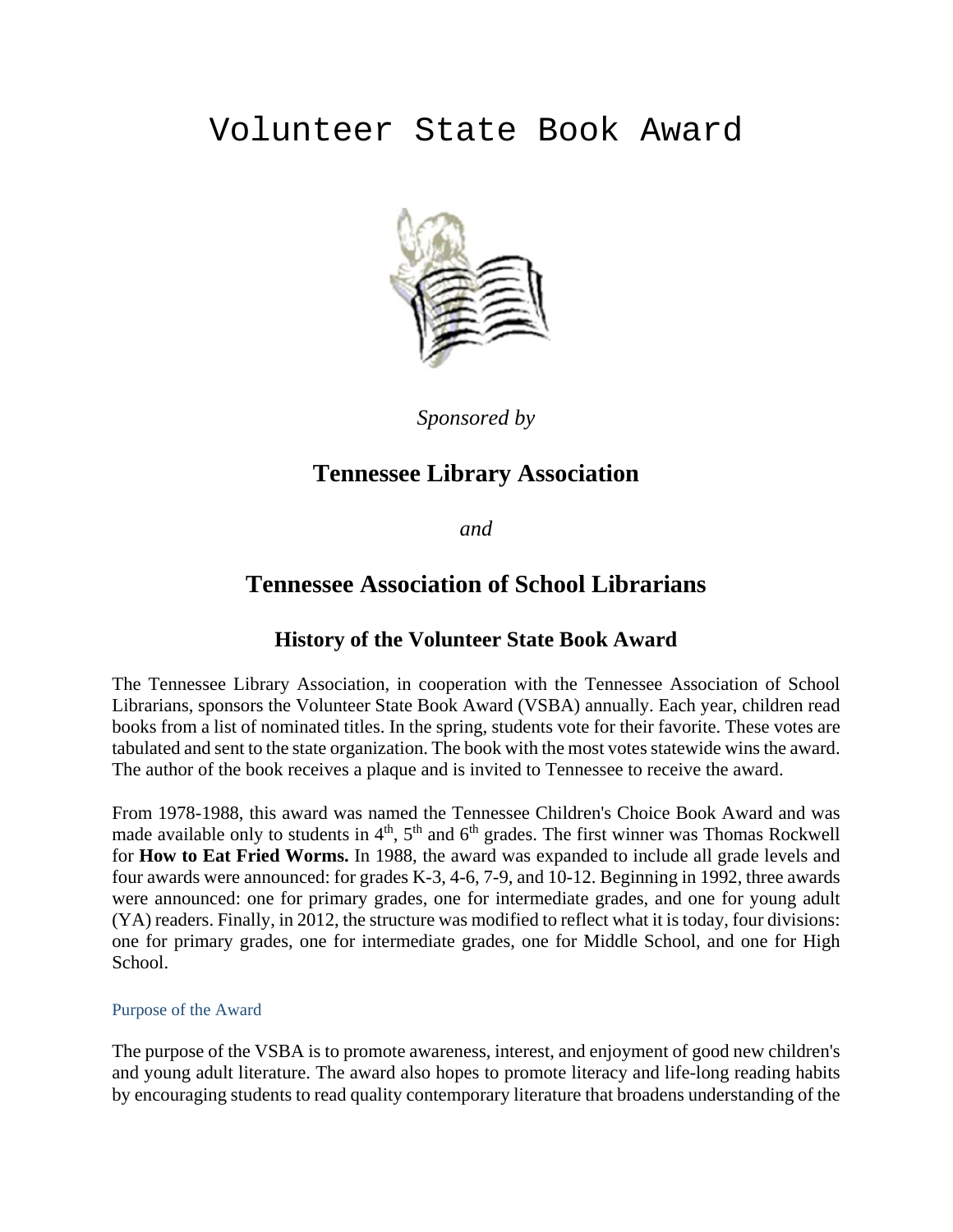human experience and provides accurate, factual information. This award honors outstanding books chosen annually by Tennessee students.

## Its Unique Feature

The VSBA differs from awards such as the Newbery Medal in that only students choose the book that receives the award. Students from Kindergarten through 12th Grade read or have read to them at least three books is eligible to vote.

## Who May Participate?

Any public or private school or public library in Tennessee is eligible to participate. It is not required that the entire school be involved. Each participating school must have available a minimum of twelve of the nominated titles per division.

## How Books Are Chosen

Professional librarians and educators who work continuously with students in grades K-12 select twenty books that appeal to students in each grade category. Four separate lists are compiled each year. All books on the final list will have been read by a minimum of two members of the committee.

## **Criteria for Selection**

- Books may be fiction or nonfiction.
- Only one title of any one author will be included on that year's list.
- Only titles published in the five years prior to the year of voting are eligible.
- Only books by authors residing in the United States are eligible.
- Textbooks, anthologies, translations, and books from foreign publishers are not eligible.

## How to Vote

- Any student who has read or has listened to a minimum of three of the nominated books will be allowed to vote.
- The library media specialist will conduct the voting.
- Votes are cast in the spring of each school year..

## **For More Information http://www.tasltn.org/vsba**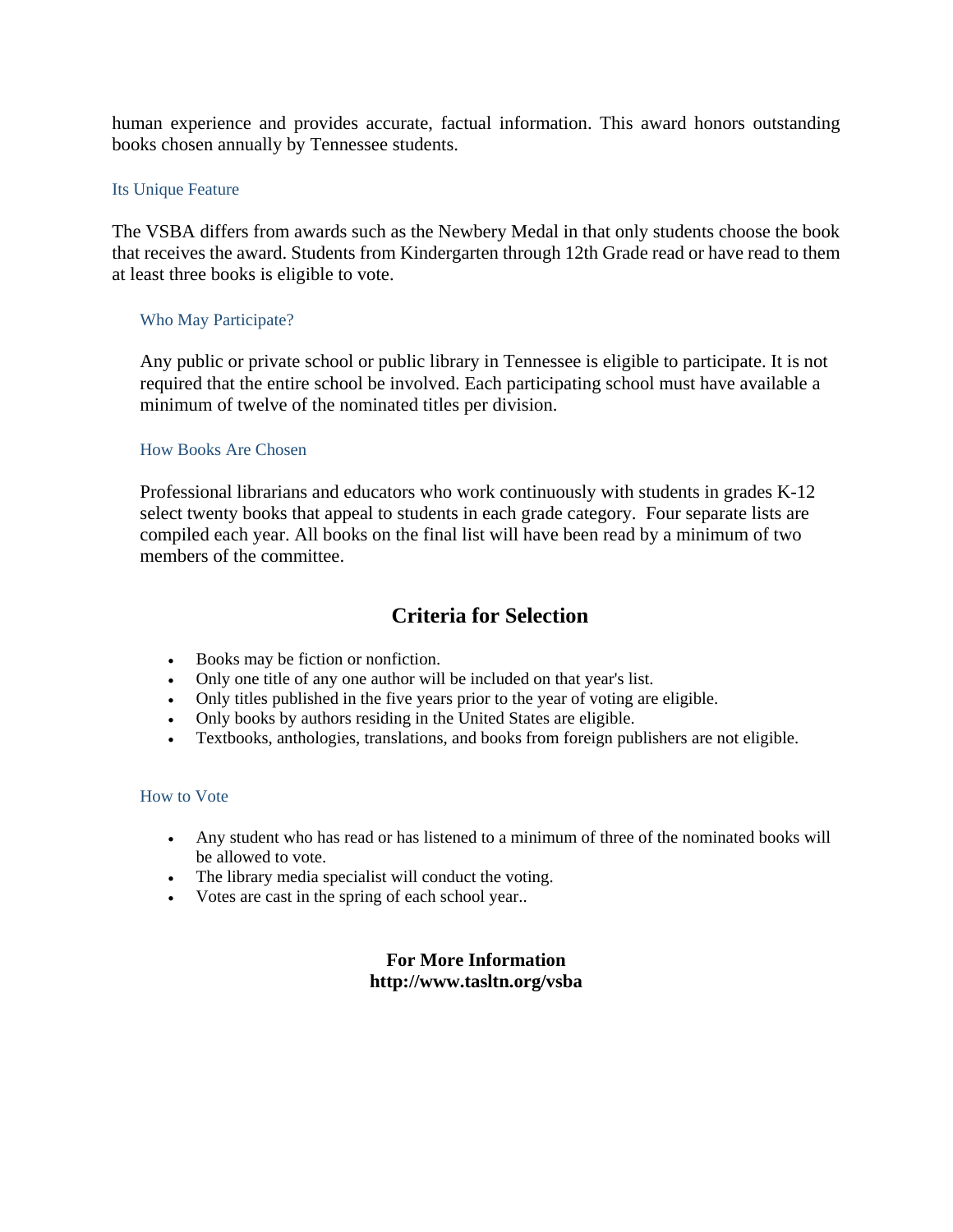#### CHILDREN'S CHOICE BOOK AWARD 1978‐1988

*(Intermediate Level Only)*

#### **1978-1979**

Rockwell, Thomas. **How to Eat Fried Worms.**

### **1979-1980**

Cleary, Beverly. **Ramona And Her Father.**

## **1980-1981**

Hall, Lynn. **Shadows**.

#### **1981-1982**

Blume, Judy. **Superfudge**.

## **1982-1983**

Byars, Betsy. **The Cybil War.**

#### **1983-1984**

Howe, James. **Howliday Inn.**

#### **1984-1985**

Carris, Joan. **When The Boys Ran The House**.

#### **1985-1986**

Park, Barbara. **Operation: Dump The Chump.**

#### **1986-1987**

Park, Barbara. **Skinnybones**.

## **1987-1988**

Smith, Robert Kimmel. The War With Grandpa.

### VOLUNTEER STATE BOOK AWARD

#### **1988-1989**

*Grades K-3*: Schwartz, Alvin. **In A Dark, Dark Room.** *Grades 4-6:* Hahn, Mary Downing. **Wait Till Helen Comes, A Ghost Story**. Grades 7-9: Paulsen, Gary. **Dogsong.** *Grades 10-12:* Voigt, Cynthia. **Izzy, Willy-Nilly.** 

#### **1989-1990**

*Grades K-3:* Seeger, Pete. **Abiyoyo.** *Grades 4-6:* Wright, Betty Ren. **Christina's Ghost**. *Grades 7-9:* Killien, Christi. **Putting On An Act**. *Grades 10-12:* Duncan, Lois. **Locked In Time**.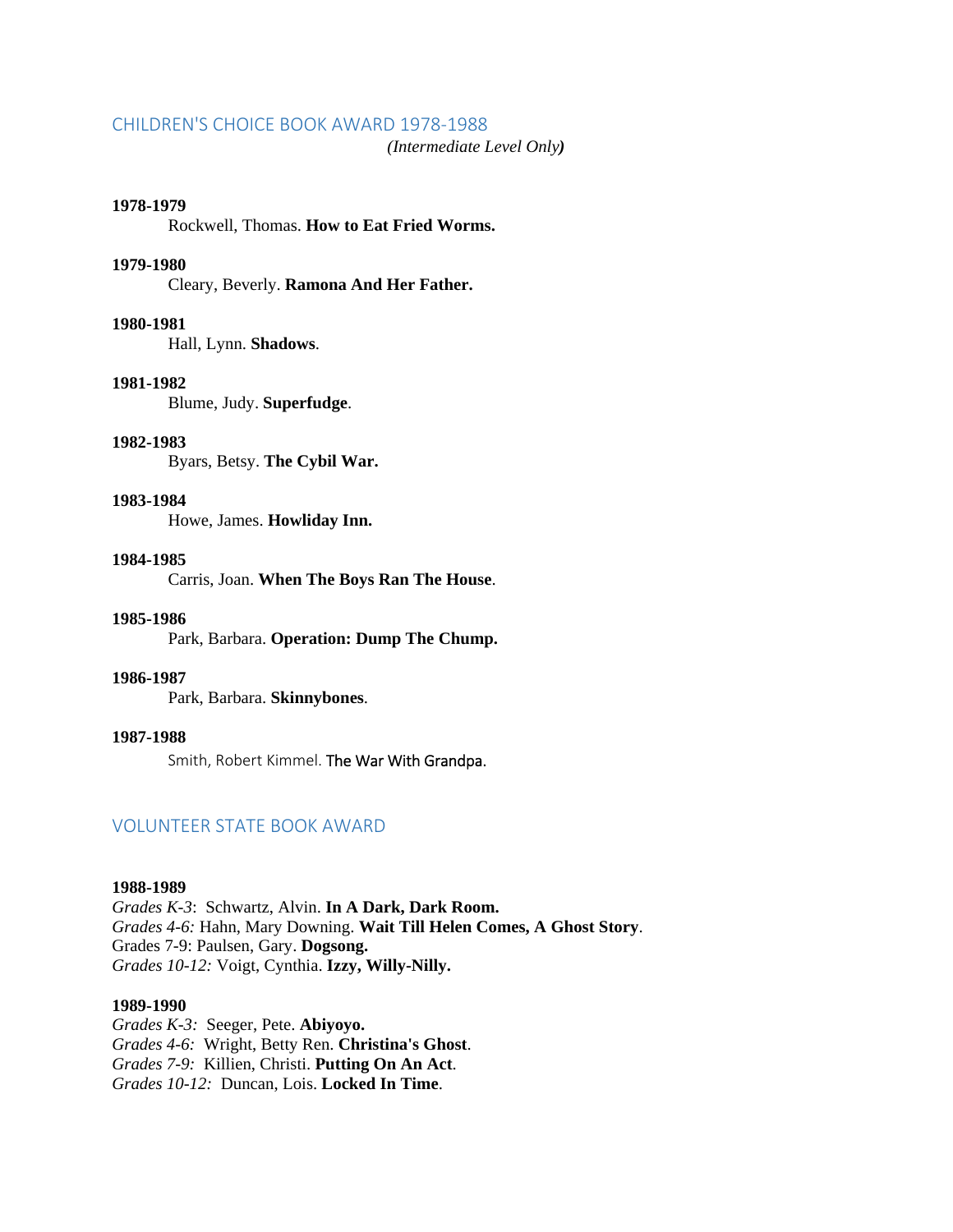#### **1990-1991**

*Grades K-3:* Cole, Joanna. **Magic Schoolbus At The Waterworks**. *Grades 4-6:* Naylor, Phyllis Reynolds. **Beetles, Lightly Toasted**. *Grades 7-9:* Shusterman, Neal. **The Shadow Club**. *Grades 10-12:* Deaver, Julie. **Say Goodnight, Gracie**.

#### **1991-1992**

*Grades K-3*: Arnold. Tedd. **No Jumping On The Bed!**  *Grades 4-6:* Sachar, Louis. **There's A Boy In The Girls' Bathroom**. *Grades 7-9:* Bunting, Eve. **A Sudden Silence**. *Grades 10-12:* Duncan, Lois. **Don't Look Behind You**.

#### **1992-1993**

*Grades K-3:* Carle, Eric. **The Very Quiet Cricket**. *Grades 4-6:* Sachar, Louis. **Wayside School Is Falling Down**. *Young Adult:* Hall, Lynn. **The Killing Freeze**.

#### **1993-1994**

*Grades K-3:* Wahl, Jan. **Taily Po**. *Grades 4-6:* Bunting, Eve. **Our Sixth Grade Sugar Babies**. *Young Adult:* Duncan, Lois. **Don't Look Behind You**.

#### **1994-1995**

*Grades K-3:* Locker, Thomas. **Land Of Gray Wolf**. *Grades 4-6:* Blume, Judy. **Fudge-A-Mania**. *Young Adult:* Cooney, Caroline. **The Face on The Milk Carton.** 

#### **1995-1996**

*Grades K-3:* Trivizas, Eugene. **The Three Little Wolves & the Big Bad Pig**. *Grades 4-6:* Wright, Betty Ren. **The Ghosts Of Mercy Manor**. *Young Adult*: Deuker, Carl. **Heart of a Champion**.

#### **1996-1997**

*Grades K-3:* Pilkey, Dav. **Dogzilla**. *Grades 4-6:* Robinson, Barbara. **The Best/Worst School Year Ever**. *Young Adult:* Haynes, Betsy. **Deadly Deception**.

#### **1997-1998**

*Grades K-3:* Pilkey, Dav. **Hallo-Wiener**. *Grades 4-6:* Strasser, Todd. **Help! I'm Trapped In My Teacher's Body**. *Young Adult:* Cooney, Caroline. **Driver's Ed.** 

#### **1998-1999**

*Grades K-3:* Meddaugh, Susan. **Martha Calling.** *Grades 4-6:* Naylor, Phyllis Reynolds. **Shiloh Season**. *Young Adult:* Draper, Sharon. **Tears of a Tiger.**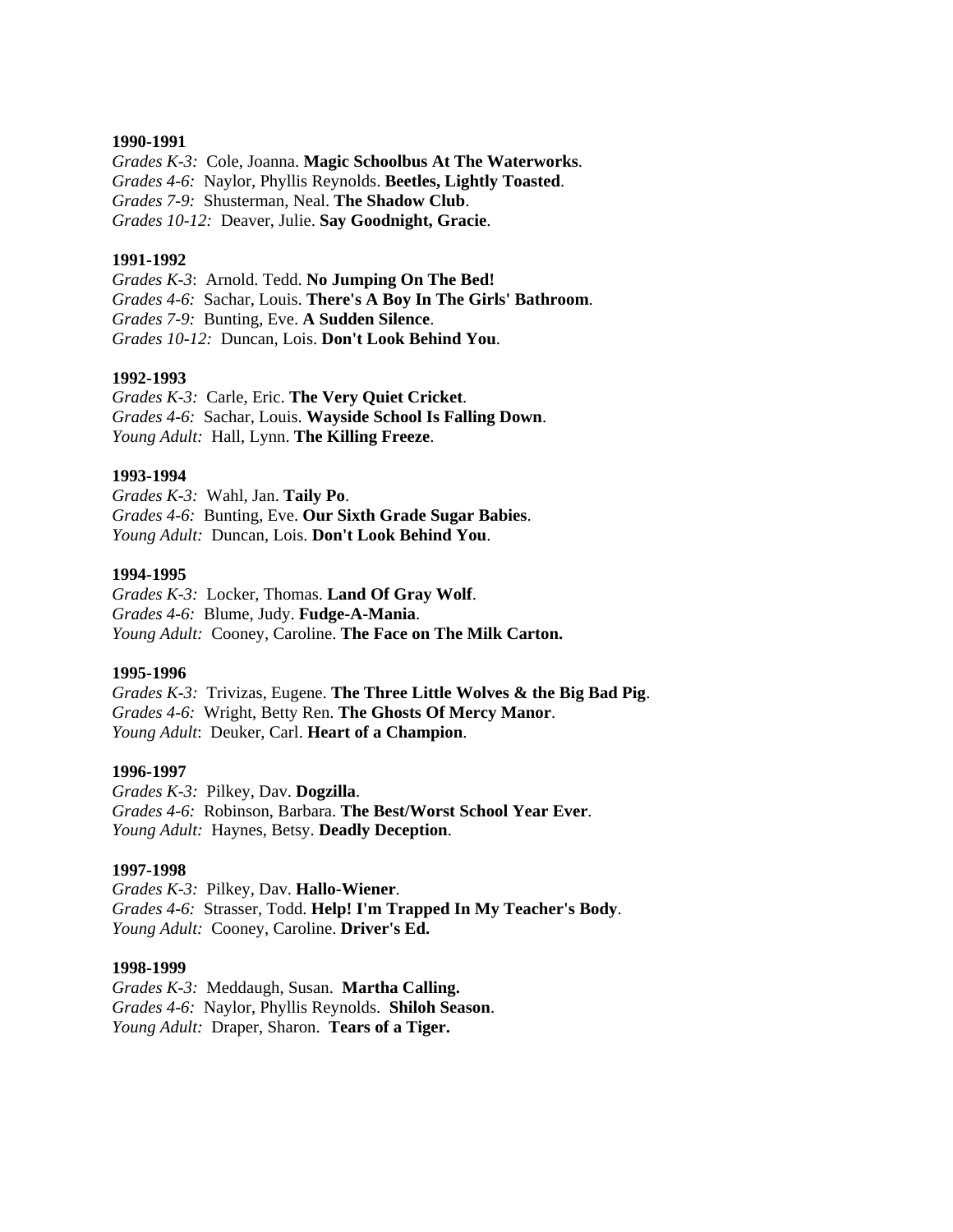#### **1999-2000**

*Grades K-3:* Arnold, Tedd. **Parts***. Grades 4-6:* Gutman, Dan. **Million Dollar Shot**. *Young Adult:* Paulsen, Gary. **Brian's Winter.**

## **2000-2001**

*Grades K-3:* MacDonald, Margaret. **Pickin' Peas.** *Grades 4-6:* Sachar, Louis. *Holes. Young Adult:* Duncan, Lois. **Gallow's Hill.**

#### **2001-2002**

*Grades K-3:* Lester, Helen. **Hooway for Wodney Wat***. Grades 4-6:* Curtis, Christopher Paul. **Bud, Not Buddy.** *Young Adult:* Anderson, Laurie Halse. *Speak.* Vande Velde, Vivian*.* **Smart Dog.**

#### **2002-2003**

*Grades K-3:* Howard, Arthur*.* **Cosmo Zooms.** *Grades 4-6:* DiCamillo, Kate*.* **Because of Winn-Dixie.** *Young Adult:* Cabot, Meg. **The Princess Diaries.**

#### **2003-2004**

*Grades K-3:* Massie, Diane**. Baby Bee Bee Bird.** *Grades 4-6:* Creech, Sharon**. Love That Dog.** *Young Adult:* Brashares, Ann. **The Sisterhood of the Traveling Pants.**

#### **2004-2005**

*Grades K-3:* Salley, Colleen**. Epossumondas.** *Grades 4-6:* Creech, Sharon**. Ruby Holler.** *Young Adult:* Farmer, Nancy. **The House of the Scorpion.** 

#### **2005-2006**

*Grades K-3:* Palatini, Margie**. Bad Boys.** *Grades 4-6:* DiCamillo, Kate**. Tale of Despereaux.** *Young Adult:* Paolini, Christopher. **Eragon.**

#### **2006-2007**

*Grades K-3:* Flowers, Pam. **Big-Enough Anna.** *Grades 4-6:* Hahn, Mary Downing. **The Old Willis Place: A Ghost Story.** *Young Adult:* Sones, Sonya. **One of Those Hideous Books Where the Mother Dies.** 

#### **2007-2008**

*Grades K-3:* Bruel, Nick. **Bad Kitty.** *Grades 4-6:* Kehret, Peg. **The Ghost's Grave.** *Young Adult:* Meyer, Stephenie. **Twilight.** 

#### **2008-2009**

*Grades K-3:* Beaumont, Karen. **I Ain't Gonna Paint No More.** *Grades 4-6:* Martin*,* Ann M. **A Dog's Life: Autobiography of a Stray.** *Young Adult:* Riordan, Rick. **The Lightning Thief.**